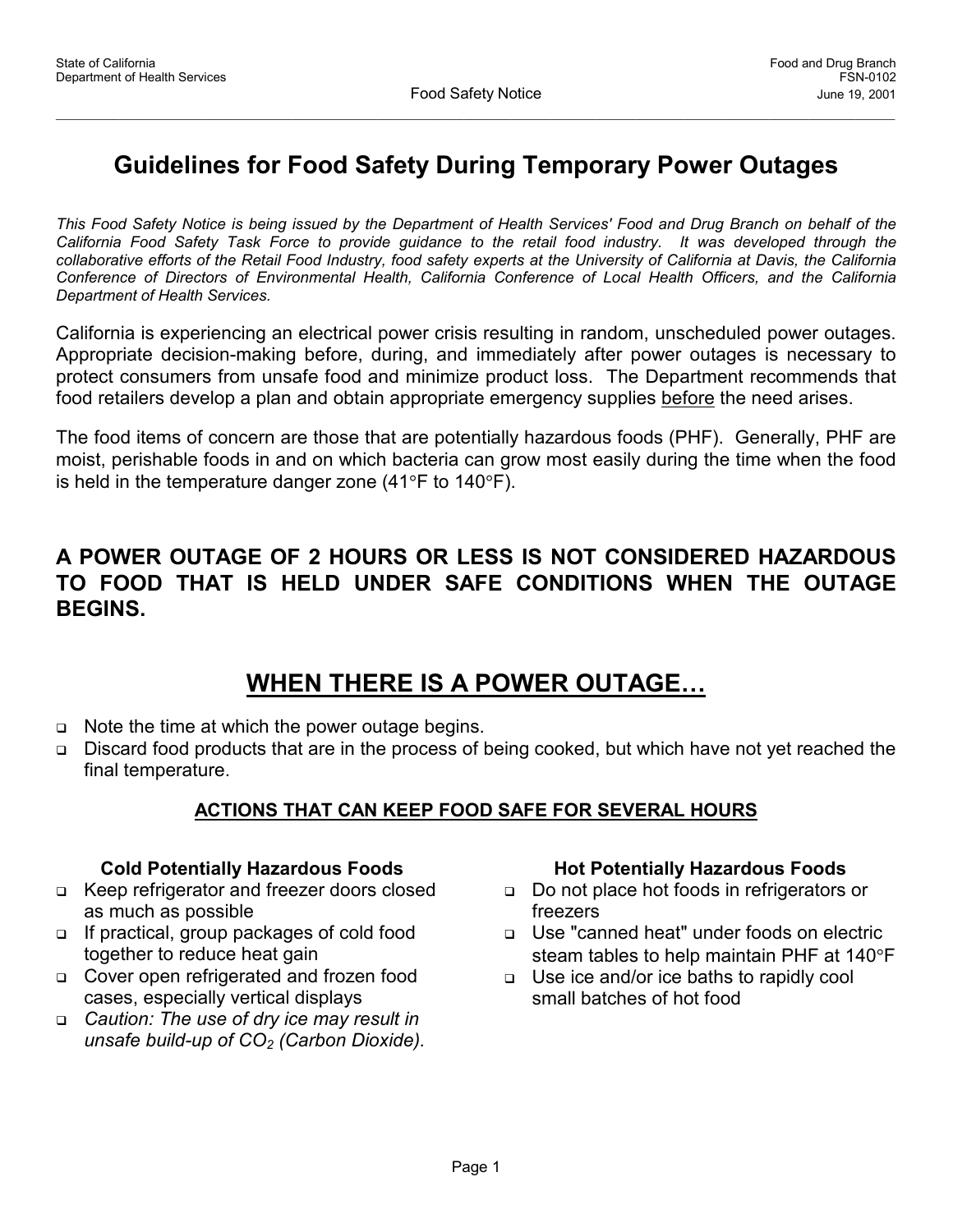#### **DISCONTINUE FOOD PREPARATION IF ANY OF THE FOLLOWING CONDITIONS EXIST**

- $\Box$  Inability to properly wash, rinse and sanitize utensils
- Inoperative hood ventilation and make-up air supply systems in conjunction with gas or solid fuel heating and cooking equipment *(Danger: Toxic fumes may cause injury or death)*
- □ Lack of sufficient light in food preparation areas to allow for safe food preparation and cleaning and sanitizing of food contact surfaces.
- No hot water, inadequate water pressure
- □ Unsafe food temperatures (See tables below)

# **WHEN THE POWER IS RESTORED**

- $\Box$  Identify PHF that may have been in the temperature danger zone
- □ Check the internal food temperature
- □ If practical, separate packages of food in refrigeration units and freezers to allow for faster recooling.

Use the following to determine the disposition of PHF:

#### **REFRIGERATED PHF**

Use the table below as a guide for handling PHF stored in refrigeration units during power outages:

| <b>Duration of Power</b><br><b>Outage (hours)</b> |                                                                           | <b>Food Temperatures</b>                                          |                           |
|---------------------------------------------------|---------------------------------------------------------------------------|-------------------------------------------------------------------|---------------------------|
|                                                   | 45° F or below                                                            | 46°F to 50°F                                                      | 50°F or above             |
| $0 - 2$                                           | PHF can be sold                                                           | <b>Immediately cool PHF</b><br>to 41°F or below within<br>2 hours |                           |
| $2 - 3$                                           | PHF can be sold, but must be<br>cooled to 41°F or below<br>within 2 hours | <b>Immediately cool PHF</b><br>to 41°F or below within<br>1 hour. | <b>PHF cannot be sold</b> |
| 4+                                                | Immediately cool PHF to 41°F<br>or below within 1 hour                    | <b>PHF cannot be sold</b>                                         |                           |

#### **PHF IN HOT HOLDING UNITS**

Use the following table to determine what to do with PHF that is held in hot holding units and is below 140 $\degree$ F at the time the power is restored:

| <b>Duration of Power</b><br>Outage | Food below 140°F in Hot Holding Units When Power is Restored                                                                                                                                         |  |
|------------------------------------|------------------------------------------------------------------------------------------------------------------------------------------------------------------------------------------------------|--|
| 2 hours or less                    | May be sold if reheated to 165 $\degree$ F and then held at 140 $\degree$ F or<br>above; or<br>2. May be sold if rapidly cooled to 41 ° F or below within 2 hours<br>following restoration of power. |  |
| More than 2 hours                  | <b>Cannot be sold</b>                                                                                                                                                                                |  |

If food cannot be rapidly cooled as specified in the tables above, it cannot be sold.